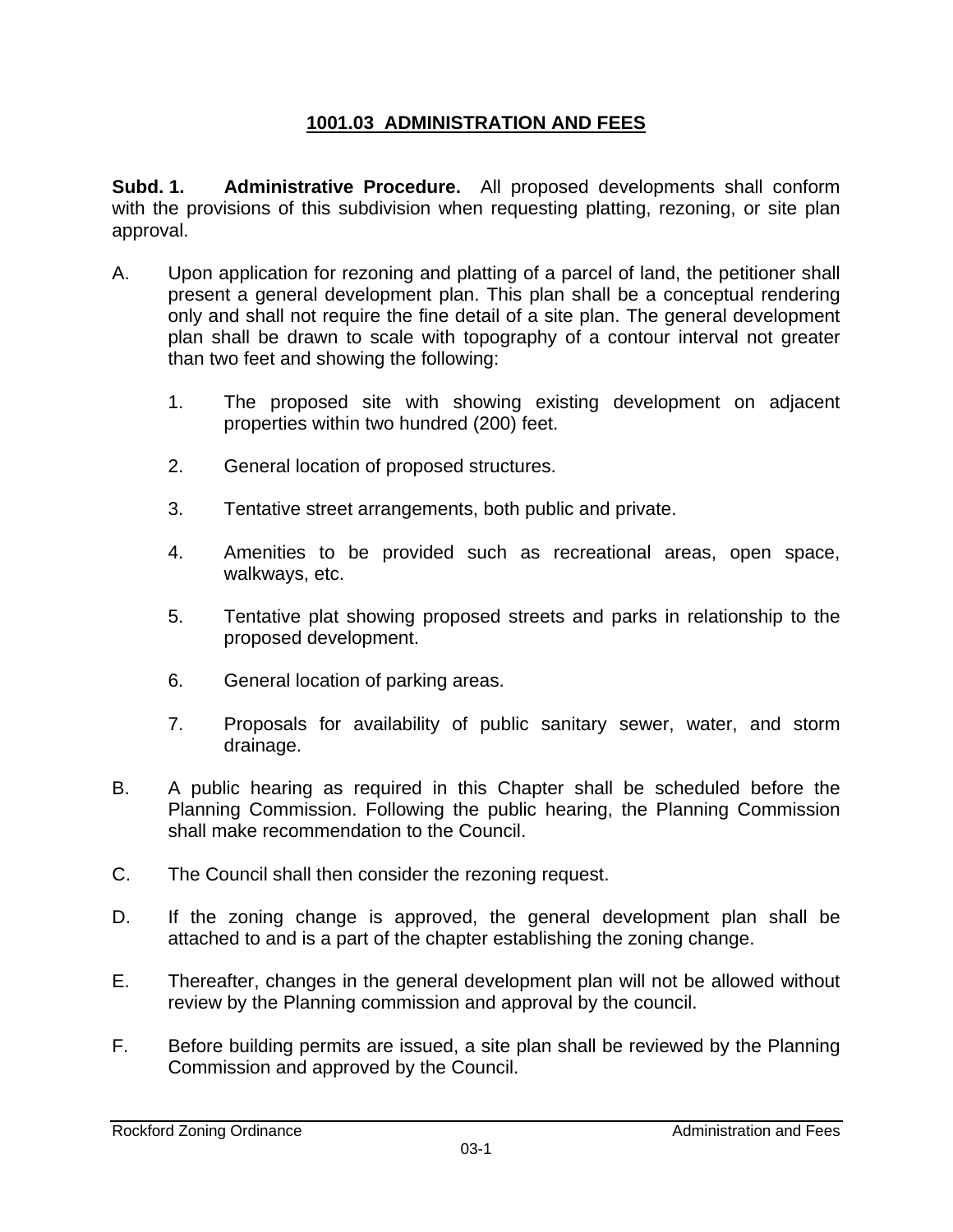- G. The site plan shall be based upon an accurate certified survey; shall be prepared by or under the supervision of an architect and/or engineer registered in the State of Minnesota, and shall contain the following information: site plans shall be approved if they show conformity to this code, the comprehensive plan and all other application regulations.
	- 1. Complete details of the proposed site development including, but not limited to, identification signs, location of buildings, streets, driveways, parking spaces, dimensions of the lot, lot area and yard dimensions.
- $13$  2. Complete landscaping plans reflecting all information and standards set forth, including species and showing planting size and mature size of trees and shrubs proposed. For significant trees to be saved, location, species, diameter, and tree protection methods must be identified on the landscape plan.
	- 3. Plans and specifications for fences, walls, and other buffers as required herein.
	- 4. Complete plans for proposed sidewalks or walkways to service parking, recreation and service areas within the proposed development.
	- 5. Complete plans and specifications for exterior wall finishes proposed for all principal and accessory buildings.
	- 6. Complete plans for storage areas for waste and garbage.
	- 7. Complete utility plans and fire protection plans.
- H. Properties in the City presently zoned in the R-2, RM, or any of the nonresidential districts which are not presently developed shall be required to follow the site plan review procedures of Paragraph 7 above before the development shall occur. All general development plans and/or site plans which have been approved by Council action shall comply with all applicable regulations which are in effect at the time a building permit is applied for, provided that within six months of the date of said general development plan or site plan approval or a development contract, a building permit has been executed. If not executed within six months, the City regulation in effect at the time of the approval of said site plan or general development plan or development contract shall apply. Developments which require and which have received site plan approval by the Council, but for which no building permits have been applied for and issued within one year of council approval shall be considered null and void and shall be subject to the site plan re-approval requirements of this section; provided that within one year of the original Council approval, the original petitioner may request in writing an extension of not more than six months.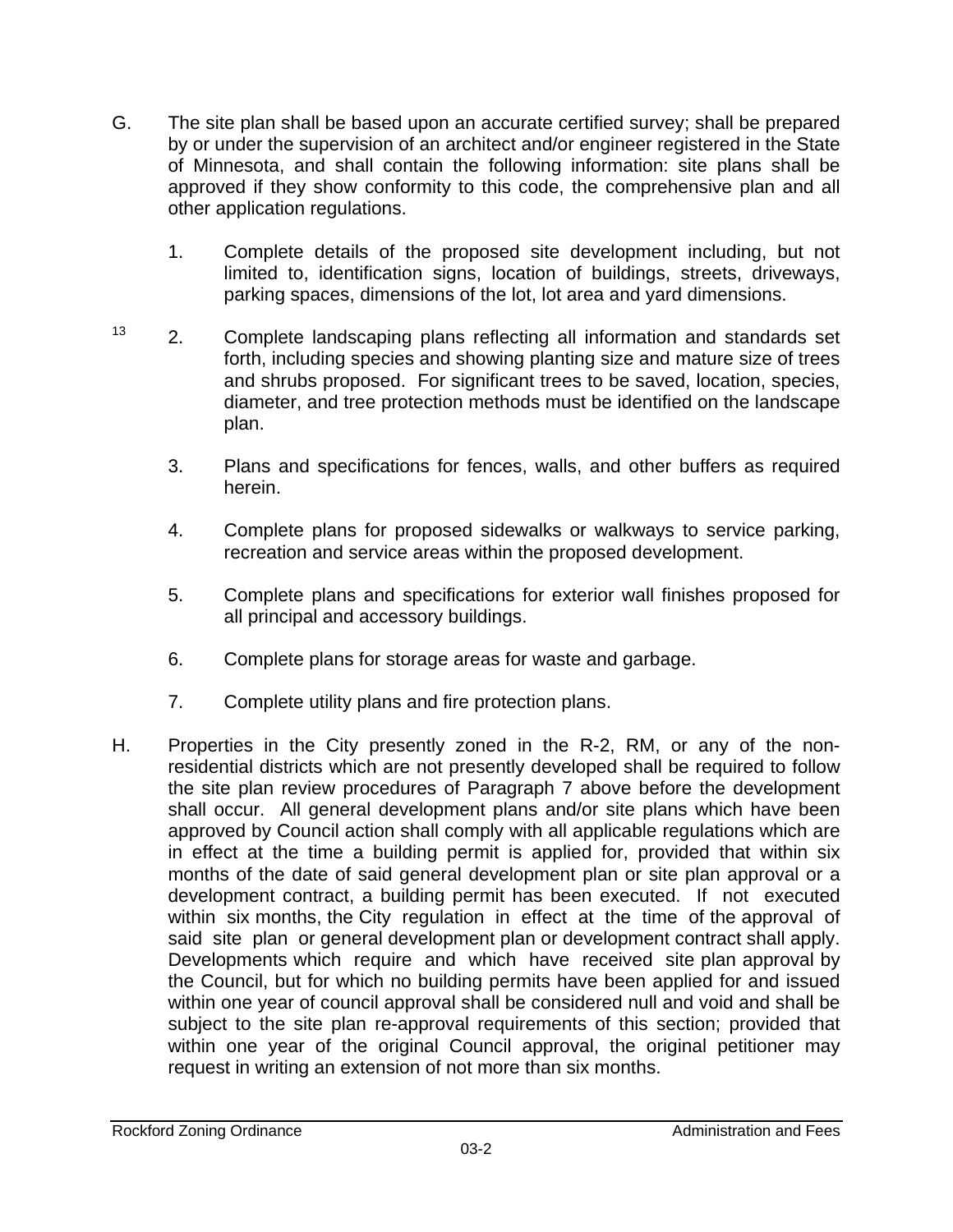J. Proposed minor structural additions involving 10% or less of the total existing floor area which meet all requirements may be approved by the zoning administrator prior to a building permit being issued and shall not require Planning Commission or Council action.

Following the approval of the site plan required in this subdivision and before issuance of a building permit, the developer shall guarantee to the City the completion of all private exterior amenities as shown in the site plan. Such amenities are hereby defined as landscaping, private driveways, parking areas, recreational facilities, drainage systems, and other similar facilities. Such guarantee shall be in the form of a bond, cash deposit or irrevocable letter of credit. A cash deposit or irrevocable letter of credit shall be in the amount of 100% of the estimated cost of such amenities and bond shall be in the amount of 150% of such estimated costs. The time allowed for completion of such private exterior amenities shall be set out in the resolution approving the site plan and the guarantee shall provide for its forfeit to the city in the event such completion date is not met by the developer. For good cause shown, the Council may extend the time for completion, in which event the developer shall provide a like guarantee for the extended period. As various portions of such amenities are completed by the developer and approved by the city, the city may release such portion of the guarantee as is attributable to such completed work. The developer shall notify the City in writing, that the improvements have been completed and may be inspected. Any instrument, submitted as a financial guarantee of completion of required site improvements, which contains provision for an automatic expiration date after which the instrument may not be drawn upon, notwithstanding the status of the required improvements, shall contain the following statement requiring notice to the city: It is a condition of this financial guarantee that it shall be deemed automatically extended without change for six months from the present or any future expiration date(s) unless sixty days prior to the expiration date(s) unless sixty days prior to the expiration date(s) we shall notify the city in writing by certified mail that we elect not to consider this financial guarantee renewed for an additional period.

Financial instruments, other than those cited above, which are submitted as a guarantee as required by this chapter, and which provide equivalent assurance to the City, may be approved by the Council.

- L. On development proposals requiring site plan review pursuant to this section, the Council, upon the recommendation of the Planning Commission, shall act as the Board of Zoning Appeals and adjustments with respect to variances from this chapter proposed by the site plan in accordance with the findings in this section.
- M. Fees for plat approval and lot division are set forth in Chapter 212. Applications for the foregoing must be accompanied by the fee.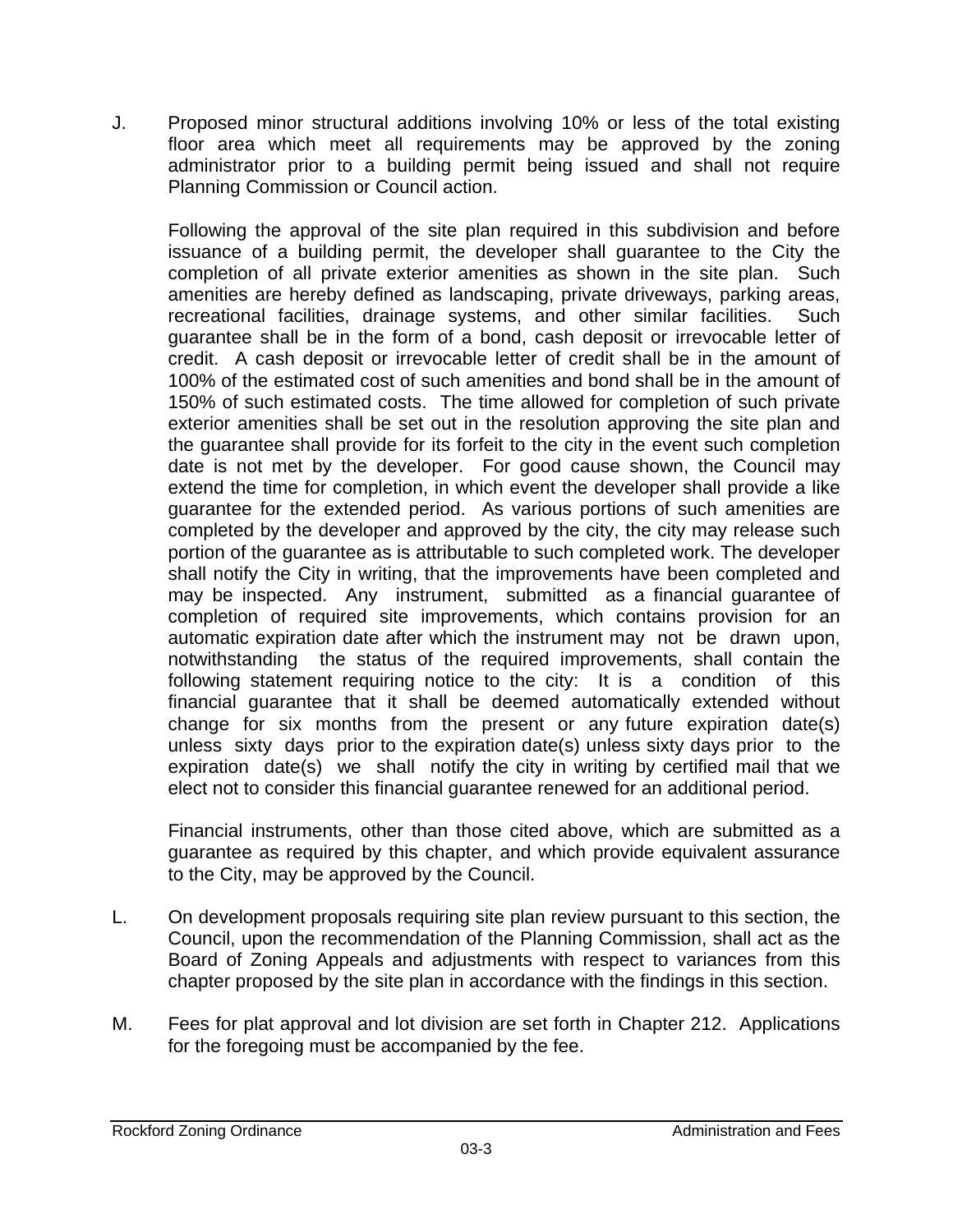- N. Whenever a variance, conditional use permit, rezoning and/or preliminary plat application has been considered and denied by the City Council and/or Planning and Zoning Commission, a similar application and proposal for variance, conditional use permit, rezoning, and/or preliminary plat affecting the same property shall not be considered again by the Planning and Zoning Commission or City Council for at least six (6) months from the date of its denial, except as follows:
	- 1. If the applicant or property owner can clearly demonstrate that the circumstances surrounding the previous application have changed significantly.
	- 2. If the City Council/Planning and Zoning Commission determines that the circumstances surrounding a previous application have changed significantly.
- 6 3. Application to reconsider a similar application previously denied by the City Council or Planning and Zoning Commission within one (1) year from the date of denial shall require a four-fifths (4/5s) vote of the City Council or Planning and Zoning Commission.

**Subd. 2. Zoning Administrator.** The office of Zoning Administrator is hereby established. The Council may appoint as many persons as it deems necessary to carry out the duties of the office, which duties shall include the following:

- A. Issue certificates of occupancy and maintain records thereof.
- B. Periodically inspect buildings, structures, and uses of land to determine compliance with the terms of this chapter.
- C. Notify, in writing, any person responsible for violating a provision of this chapter, indicating the nature of the violation and ordering the action necessary to correct it.
- D. Order discontinuance of illegal use of land, buildings, or structures; order removal of illegal buildings, structures, additions, alterations; order discontinuance of illegal work being done, or take any other action authorized by this chapter to insure compliance with or to prevent violation of its provisions, including all maps, amendments, conditional uses and variances.
- E. Maintain permanent and current records of the zoning ordinance, including all maps, amendments, conditional uses and variances.
- F. Maintain a current file of all permits, all certificates and all copies of notices of violation, discontinuance, or removal for such -time as necessary to insure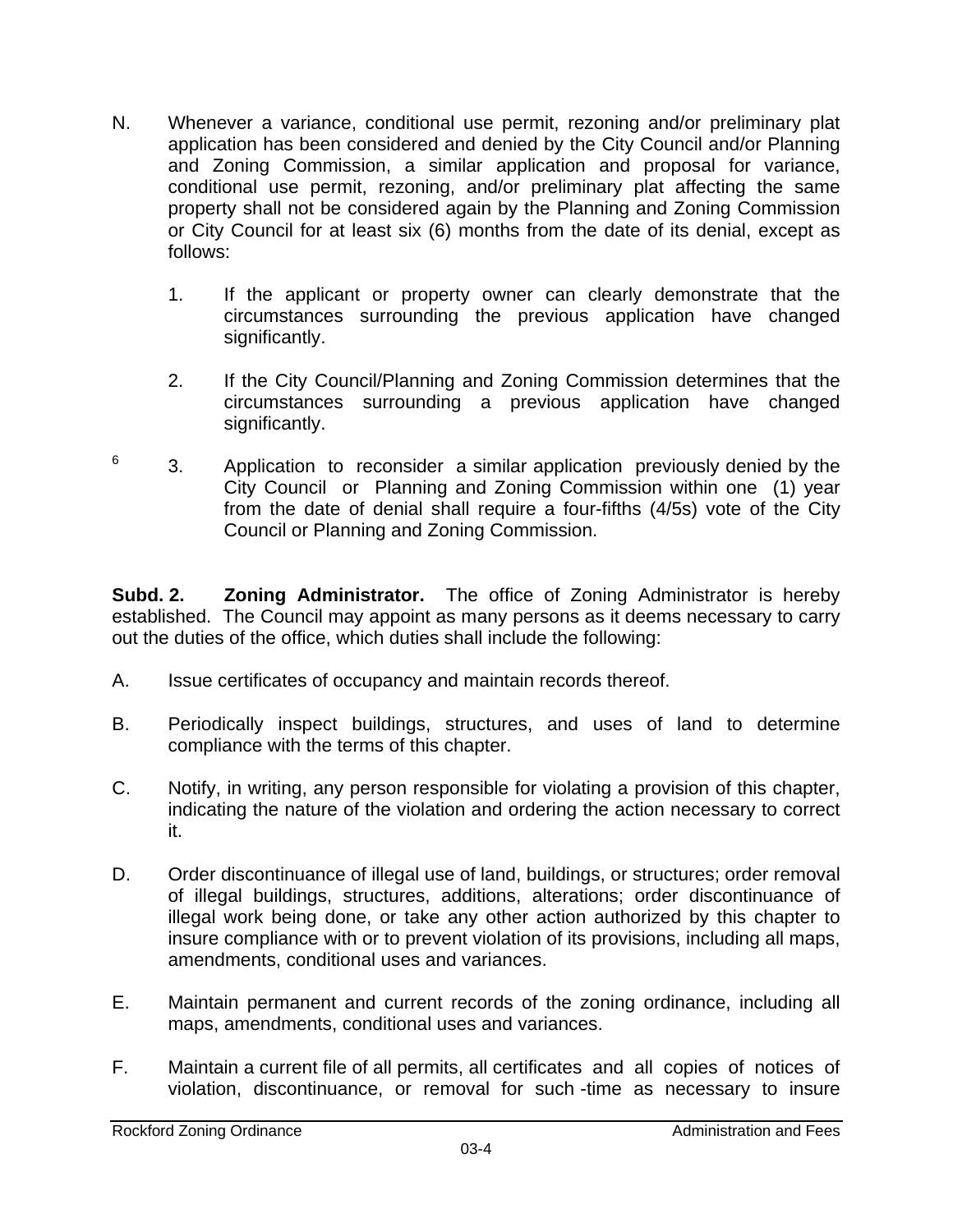a continuous compliance with the provisions of this chapter and, on request, provide information to any person having a proprietary or tenancy interest in any specific property.

- G. Provide clerical and technical assistance to the Planning Commission and Board of Zoning Adjustment and Appeals.
- H. Submit each month to the Planning Commission an itemized summary of certificates and permits granted and other significant activity of the preceding month.
- I. Receive, file, and forward to the Board of Zoning Adjustment and Appeals or Planning Commission all applications for conditional use permits, variances, amendments or development plans as required herein.

### **Subd. 3. Board of Zoning Adjustment and Appeals.**

- A. Creation and Membership. A Board of Zoning Adjustment and Appeals is hereby established and vested with such administrative authority as is hereinafter provided. The Planning and Zoning Commission shall serve as the Board of Zoning Adjustment and Appeals.
- B. Powers. The Board shall have power to hear appeals from administrative determinations and questions of doubt concerning the exact location of district boundary lines, to hear appeals of administrative determinations from and to grant adjustment in and exceptions to any of the provisions of this chapter, except those adjustments and exceptions governed by Council determination, to the extent of the following, and no further:
	- 1. To consider applications for variance and modifications in any of the provisions of this chapter relating to:
		- a. Height, yard, area, and lot width and depth regulations.
		- b. Sign regulations providing that no such variance may be granted contrary to the requirements of the Minnesota Outdoor advertising Control Act and provided further that no variances shall be granted to permit signs in districts or locations where such signs are prohibited.
		- c. Parking and loading regulations.
		- d. Fence regulations.
		- e. Minimum floor area requirements.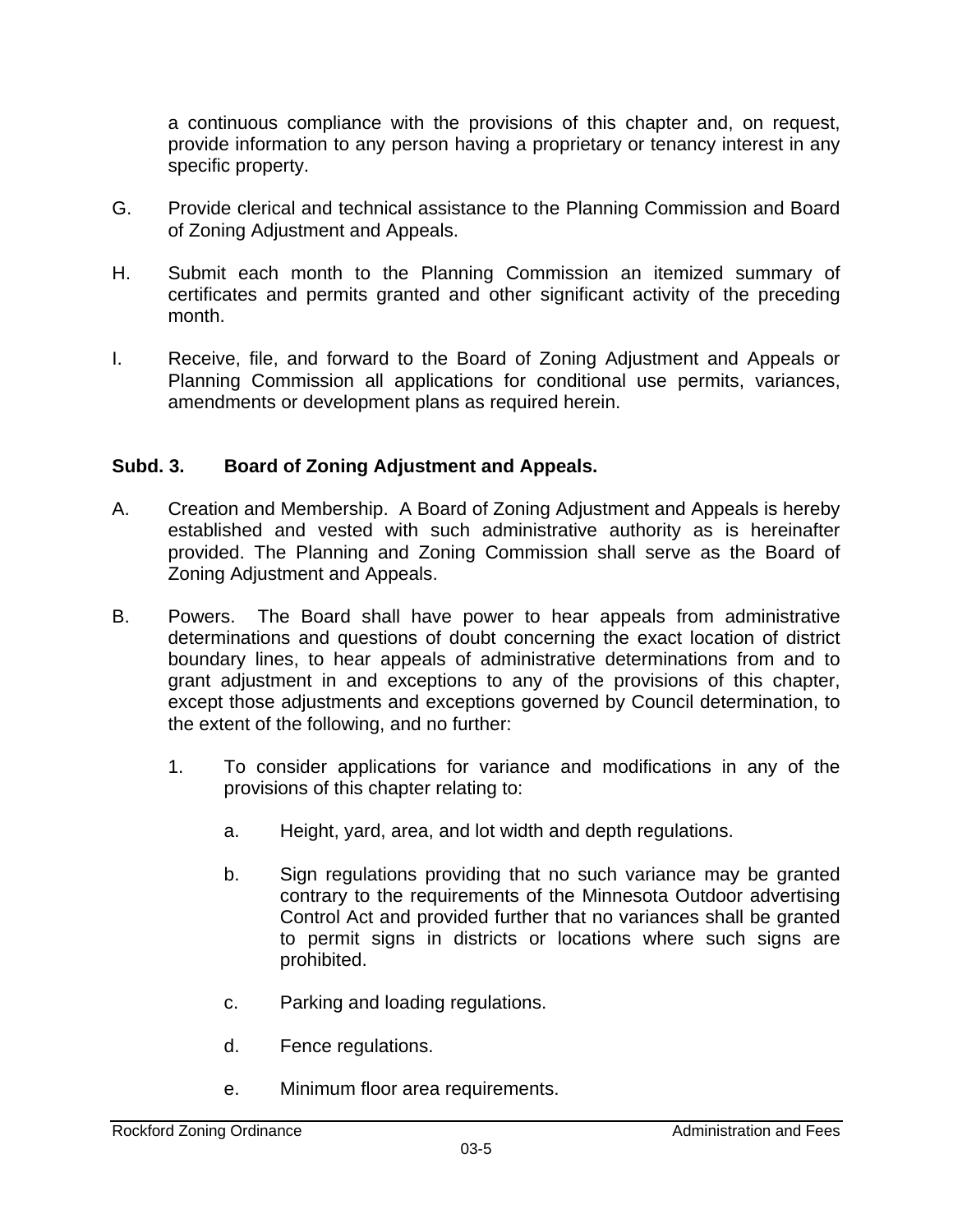- f. District boundary lines for special protection districts provided the purpose and intent of the districts are maintained and the provisions of this chapter are given due consideration.
- 2. The decision of the Board shall be final subject only to the right of an applicant to appeal such decisions to the Council. Notice of such appeal must be filed with the zoning administrator within a period of twenty days from and after a copy of the board's order has been mailed to the applicant at the address furnished by the applicant in the application.

# <sup>33</sup>**Subd. 4. Variances.**

- A. Review Criteria. The board of adjustment shall not approve any variance request unless they find failure to grant the variance will result in undue hardship on the applicant, and, as may be applicable, all of the following criteria have been met:
	- 1. That because of the particular physical surroundings, shape, or topographical conditions of the specific parcel of land involved, a particular hardship to the owner would result, as distinguished from a mere inconvenience, if the strict letter of the regulations were to be carried out.
	- 2. That the conditions upon which an application for a variance is based are unique to the parcel of land for which the variance is sought and are not applicable, generally, to other property within the same zoning classification.
	- 3. That the purpose of the variance is not based exclusively upon a financial hardship, or a desire to increase the value or income potential of the parcel of land.
	- 4. That the alleged hardship is caused by the provisions of the Zoning Ordinance and has not been created by any persons having an interest in the parcel of land and is not a self-created hardship.
	- 5. That the granting of the variance will not be detrimental to the public welfare or injurious to other land or improvements in the neighborhood in which the parcel of land is located.
	- 6. That the proposed variance will not impair an adequate supply of light and air to adjacent property, or substantially increase the congestion of the public streets, or increase the danger of fire, or endanger the public safety.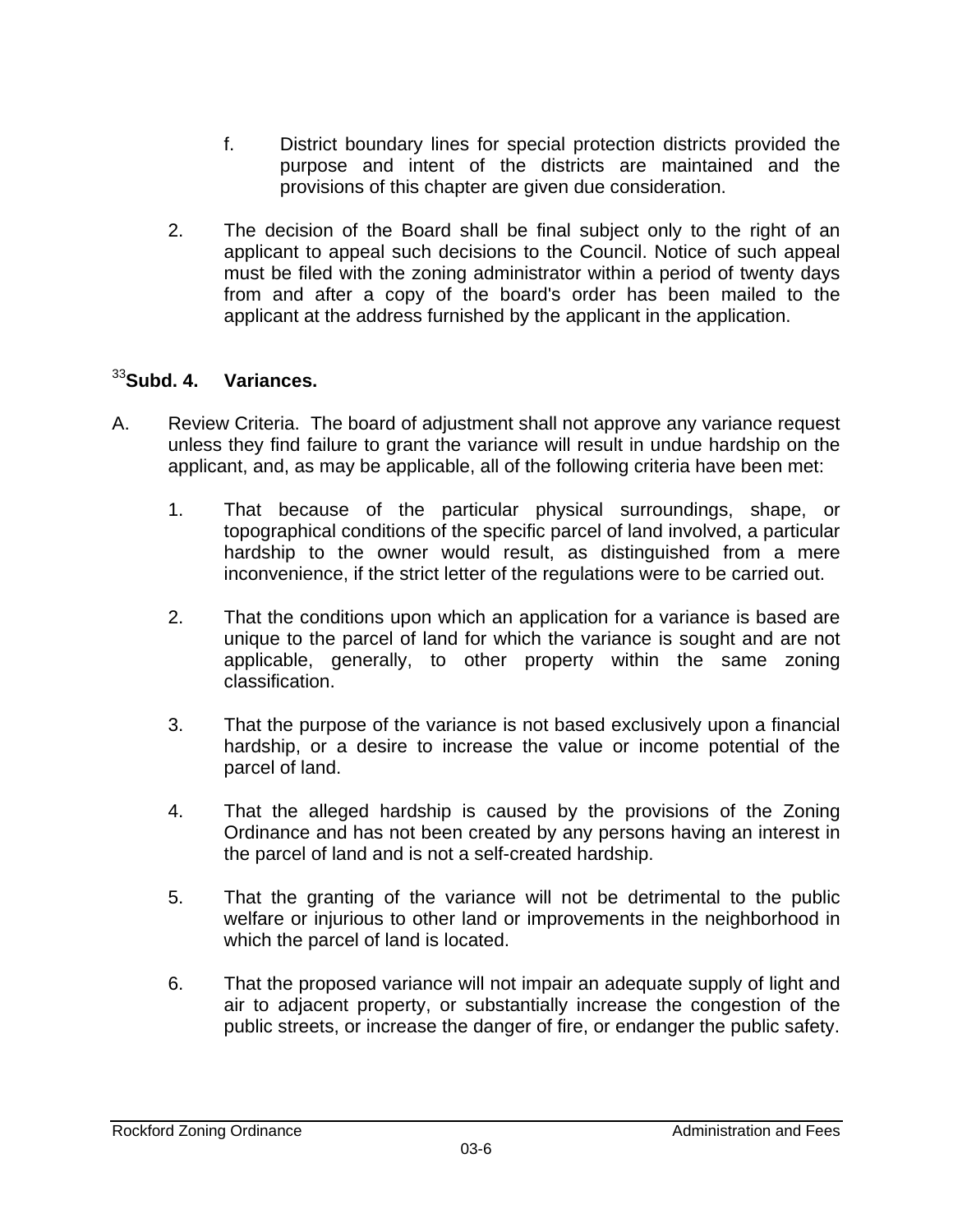- 7. That the requested variance is the minimum action required to eliminate the hardship.
- 8. Does not involve a use which is not allowed within the respective zoning district.
- B. Procedure. Application for the adjustment permissible under the provisions of this section shall be made to the Zoning Administrator, in the form of a written application. An application for an adjustment shall be accompanied by payment of a fee, as established within this Section. Upon receipt of any application, such officer shall set a time and place for a hearing before the board on such application. At least ten days before the date of the hearing, a notice of the hearing shall be mailed to the applicant and to all property owners within 350 feet of the affected property and to other persons who, in the judgment of the Zoning Administrator, may be affected by a decision of the Board; although failure of such owners to receive notice shall not invalidate the proceedings. Notice of the purpose, time, and place of such public hearing shall be published in the City's official newspaper at least ten (10) days prior to the date of the hearing.
- C. Conditions of Approval. In granting any adjustment or variance under the provisions of this subdivision, the Board shall designate such conditions in connection therewith as will, in its opinion, secure substantially the objectives of the regulations or provision to which the adjustment or variance is granted, as to light, air, and the public health, safety, comfort, convenience, and general welfare.

**Subd. 5. Conditional Uses.** The council may, by resolution, grant conditional use permits when such permits are authorized by resolution, grant conditional use permits when such permits are authorized by other sections of this chapter and may impose conditions and safeguards in such permits to protect the health, safety, and welfare of the community and assure harmony with the comprehensive plan of the city.

- A. Application. An application for a conditional use permit shall be made by the owners(s) of the property and shall be filed with the Zoning Administrator. All applications shall be accompanied by an administrative fee as prescribed by this Chapter and shall include the following information:
	- 1. A description of the proposed use.
	- 2. A legal description of the property including plat and parcel number.
	- 3. A complete site plan, as described in Section 1001.03, provided that in the case of home occupations, an accurate drawing of the lot may be used.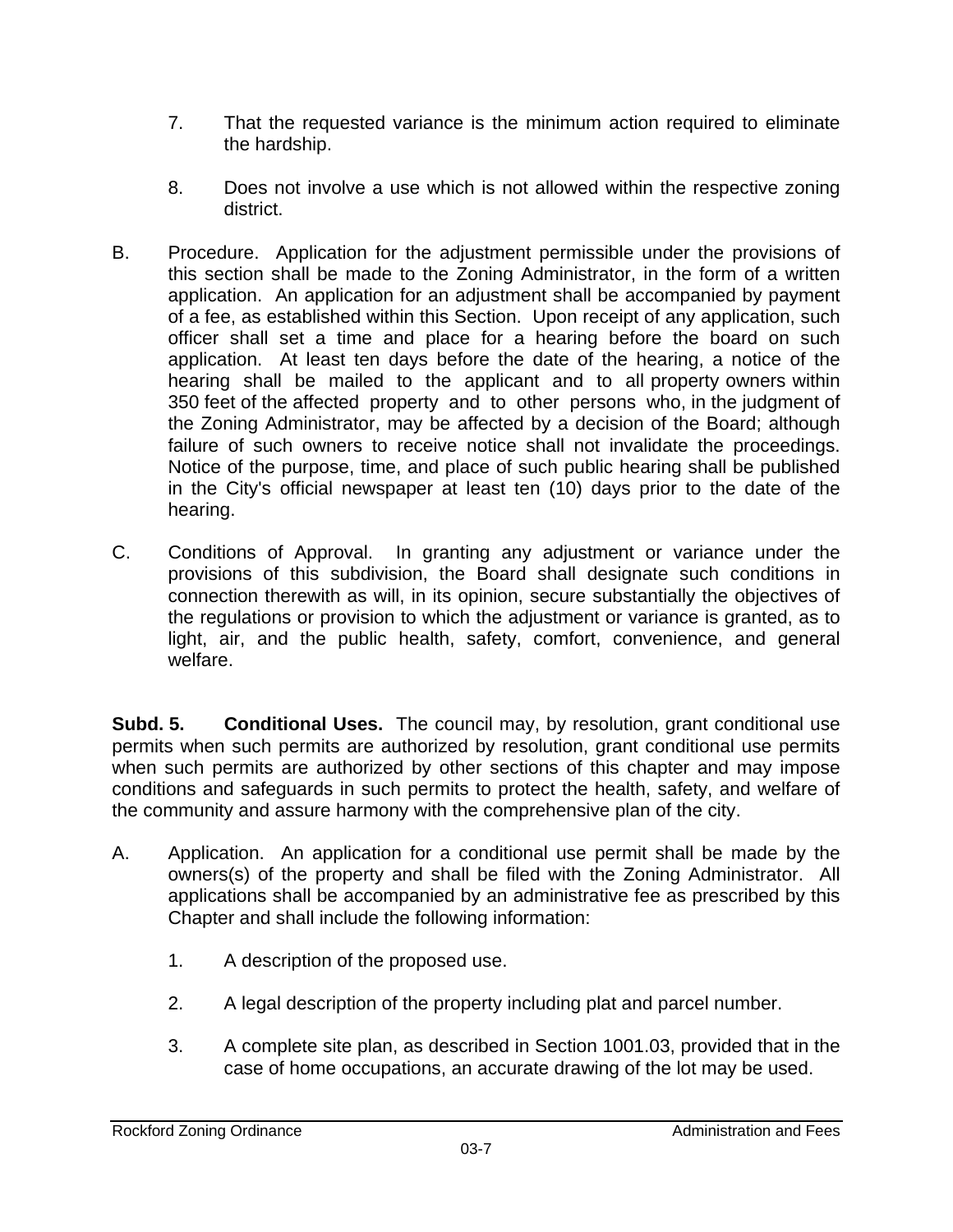- 4. A map showing the property in question and all property within 350 feet of the boundaries of the property in question.
- 5. The names and addresses of the owners of record of all property within 350 feet of the boundaries of the property in question as the same appears on the records of the County Auditor.
- 6. Any other information required by the Zoning Administrator, Planning Commission, or Council.
- B. Referral to the Planning Commission. Before any conditional use permit may be granted, the application shall be referred to the Planning Commission for study concerning the effect of the proposed use on the Comprehensive Plan and the character and development of the neighborhood, and for its recommendation to the Council for the granting of such conditional use permit and the conditions thereof, if any, for the denial of such conditional use permit.

The Planning Commission shall hold a public hearing on the proposal to issue a conditional use permit in the manner provided in this Chapter. Following the Planning commission review/hearing, the Planning Commission shall make a report upon the proposal to the Council and shall recommend to the Council whatever action it deems advisable. (Subd. 03 amended by Ordinance 86-4, passed March 25, 1986.)

C. Issuance. Upon receipt of the report of the Planning Commission, the Council may hold a public hearing in the manner provided in this Chapter. In considering applications for conditional use permits under this chapter, the Council shall consider the advice and recommendations of the Planning Commission and the effect of the proposed use upon the health, safety, and welfare of occupants or surrounding lands, including, but not limited to, factors of noise, glare, odors, existing and anticipated traffic conditions, including parking facilities, on adjacent streets, the effect on values of property in the surrounding area, and the effect of the proposed use on the Comprehensive Plan. The Council shall also consider whether the applicant has complied and is likely to comply in the future, with any additional standards pertinent to the proposed use as set out in other sections of this and any other chapter of this code. If detrimental to the health, safety or general welfare of the community and that the same is in harmony with the general purpose and intent of this chapter and the comprehensive plan, the Council may grant such permits and may impose conditions and safeguards therein. The Zoning Administrator shall have the power to enter at reasonable times upon any private or public property for the purpose of inspection and investigating.

 The Council may, by resolution, deny a conditional use permit and include the findings and reasons for denial in the resolution. If the Planning Commission recommends denial of a conditional use permit, the findings and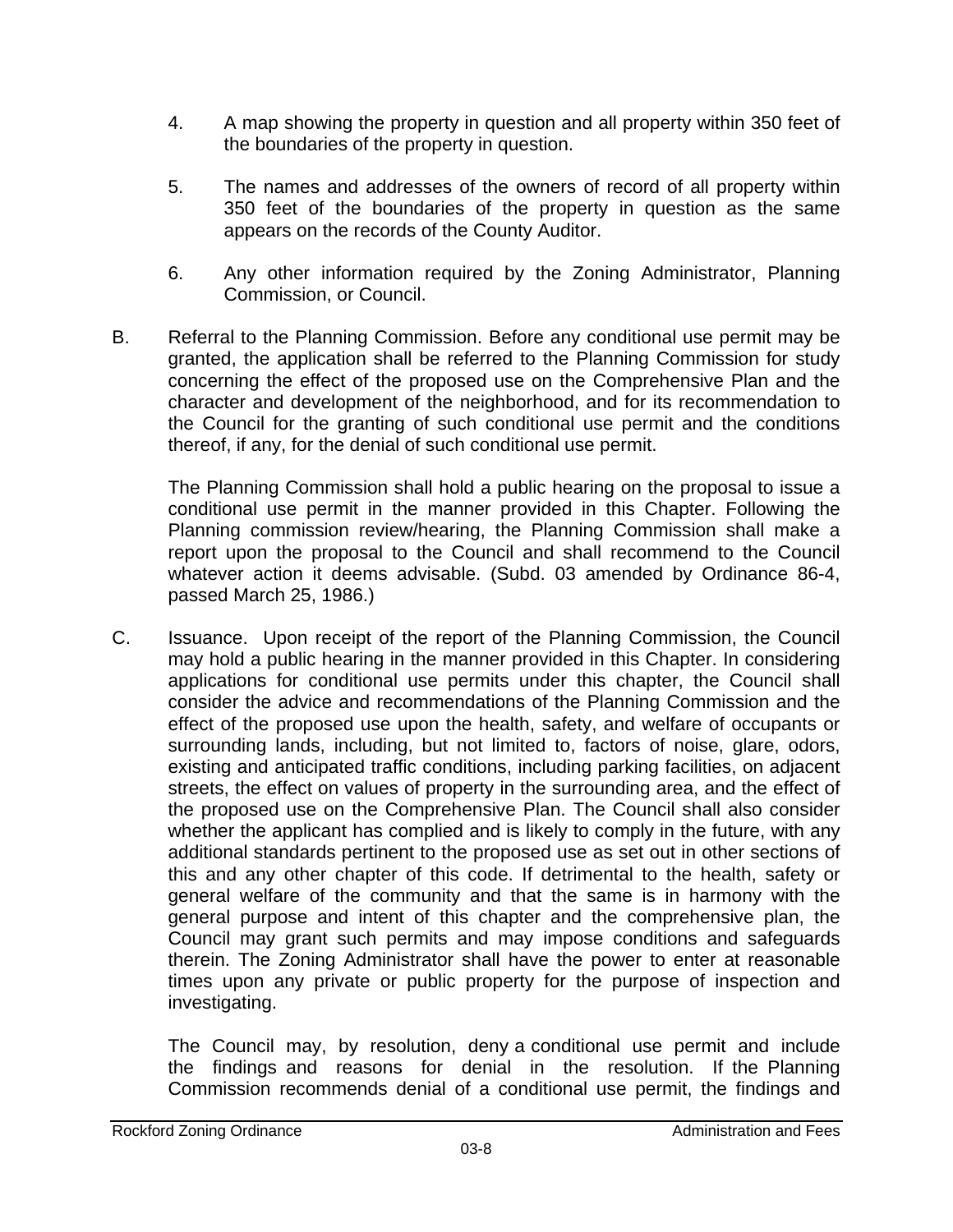reasons shall be set forth in their written report to the Council. (Subd. 04 amended by Ordinance 86-4, passed March 25, 1986.)

- D. Standards. The Planning Commission shall recommend a conditional use permit and the Council shall order the issuance of such permit only if it finds that such use meets at least the following standards at the proposed location:
	- 1. Will not be detrimental to or endanger the public health, safety, comfort, convenience, or general welfare of the neighborhood or the city.
	- 2. Will be harmonious with general and applicable specific objectives of the Comprehensive Plan of the City and this chapter.
	- 3. Will be designed, constructed, operated, and maintained so as to be harmonious and appropriate in appearance with the existing or intended character of the general vicinity and will not change the essential character of that area.
	- 4. Will not be hazardous or disturbing to existing or future neighboring uses.
	- 5. Will be served adequately by essential public facilities and services, including streets, police and fire protection, drainage structures, refuse disposal, water and sewer systems, and schools; or will be served adequately by such facilities and services provided by the persons or agencies responsible for the establishment of the proposed use.
	- 6. Will not create excessive additional requirements at public cost for public facilities anal services and will not be detrimental to the economic welfare of the community.
	- 7. Will not involve uses, activities, processes, materials, equipment, or conditions of operation that will be detrimental to any persons, property, or the general welfare because of excessive production of traffic, noise, smoke, fumes, glare, or odors.
	- 8. Will have vehicular approaches to the property which are not so designed to create traffic congestion or an interference with traffic on surrounding public thoroughfares.
	- 9. Will not result in the destruction, loss, or damage of a natural, scenic, or historic feature of major importance.
	- 10. Will conform to specific standards of this chapter applicable to the particular use.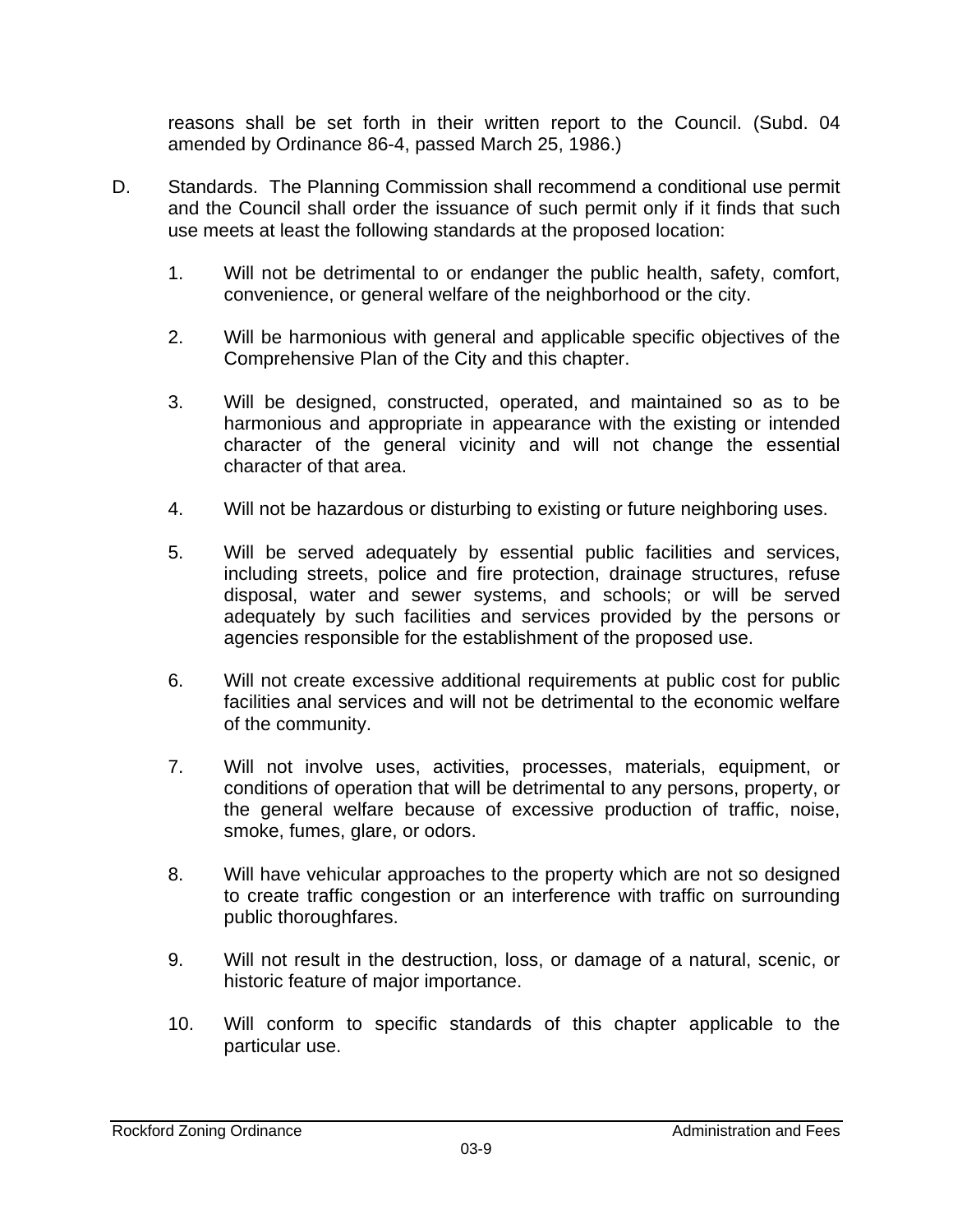- E. Conditions. In recommending or approving any conditional use permit, the Planning Commission and Council may impose conditions which it considers necessary to meet the standards of this chapter and to protect the best interests of the City. These conditions may include; but are not limited to the following:
	- 1. Ingress and egress to property and proposed structures thereon with particular reference to vehicle and pedestrian safety and convenience, traffic flow and control, and access in case of fire or other catastrophe.
	- 2. Off-street parking and loading areas where required, with particular attention to the items listed above, and the economic, noise, glare, or odor effects of the conditional use on nearby property.
	- 3. Refuse and service areas, with particular reference to the items (A) and (B) above.
	- 4. Utilities, with reference to location, availability, and compatibility.
	- 5. Diking, fencing, screening, landscaping, or other facilities to protect adjacent or nearby property.
	- 6. Signs, if any, and proposed exterior lighting with reference to glare, traffic safety, economic effect, and compatibility and harmony with properties in the district.
	- 7. Required yards and other open space.
	- 8. General compatibility with adjacent and other property in the district.
- <sup>33</sup>F. Expiration:
	- 1. Unless the City Council specifically approves a different time when action is officially taken on the request, conditional use permits that have been issued shall expire without further action by the City Council, unless the applicant commences the authorized use within twelve (12) months of the date the conditional use permit is issued unless before the expiration of the twelve (12) month period, the applicant shall apply for an extension thereof by completing and submitting a request for extension, including the renewal fee as established by the City Code. The request for extension shall state facts showing a good faith attempt to complete or utilize the use permitted in the conditional use permit. A request for an extension not exceeding twelve (12) months shall be subject to the review and approval of the Zoning Administrator. Should a second extension of time or any extension of time longer than twelve (12) months be requested by the applicant, it shall be presented to the Planning Commission for a recommendation and to the City Council for a decision.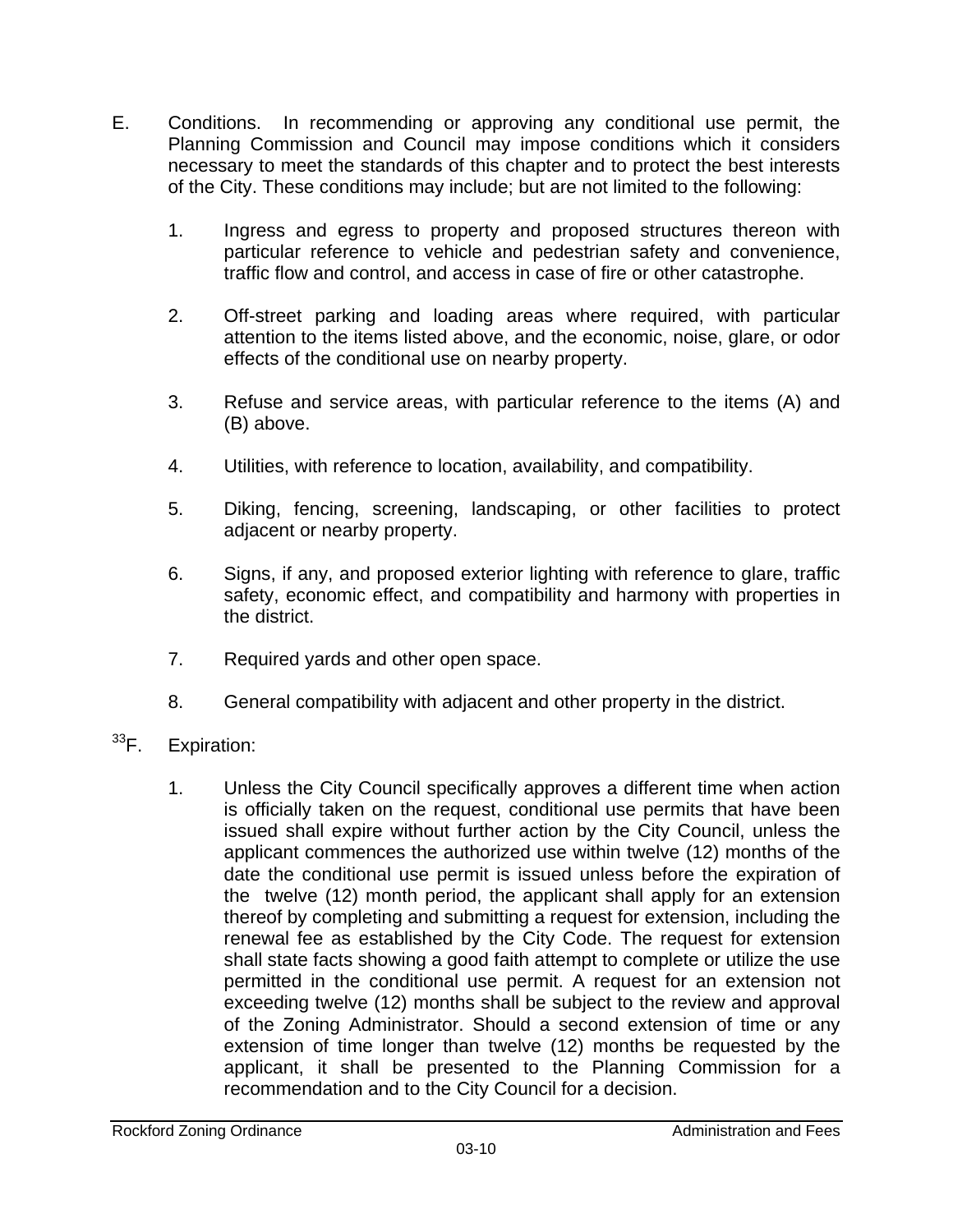- 2. Any use allowed by a conditional user may be continued, including through repair, replacement, restoration, maintenance, or improvement, but not including expansion, except as specifically provided in this chapter, unless the use is discontinued for a period of more than eighteen months; After a period of non-use of eighteen months, the conditional use permit shall be deemed to be expired and void. Reestablishment of the use shall be applied for and as provided for by this Section for issuance of a conditional use permit and shall comply with all applicable provisions of the Zoning Ordinance.
- <sup>33</sup>G. Revocation: The Planning Commission may recommend, and the City Council may direct, the revocation of any conditional use permit for cause upon determination that the authorized conditional use is not in conformance with the conditions of the permit or is in continued violation of the Zoning Ordinance, City Codes, or other applicable regulations. The City Council or Planning Commission shall initiate an application and the Zoning Administrator shall notify the responsible person that they have an opportunity to show cause why the permit should not be revoked. The application shall be processed and considered pursuant to this Section. The Zoning Administrator shall provide the responsible person a copy of the proceedings and findings of the Planning Commission and City Council.

#### **Subd. 6. Interim Uses.**

- A. Purpose and Intent. The purpose and intent of allowing interim uses is:
	- 1. To allow a use for a brief period of time until a permanent location is obtained or while the permanent location is under construction.
	- 2. To allow a use that is presently judged acceptable by the City Council, but that with anticipated development or redevelopment, will not be acceptable in the future or will be replaced in the future by a permitted or conditional use allowed within the respective district.
	- 3. To allow a use which is reflective of anticipated long range change to an area and which is in compliance with the Comprehensive Plan provided that said use maintains harmony and compatibility with surrounding uses and is in keeping with the architectural character and design standards of existing uses and development.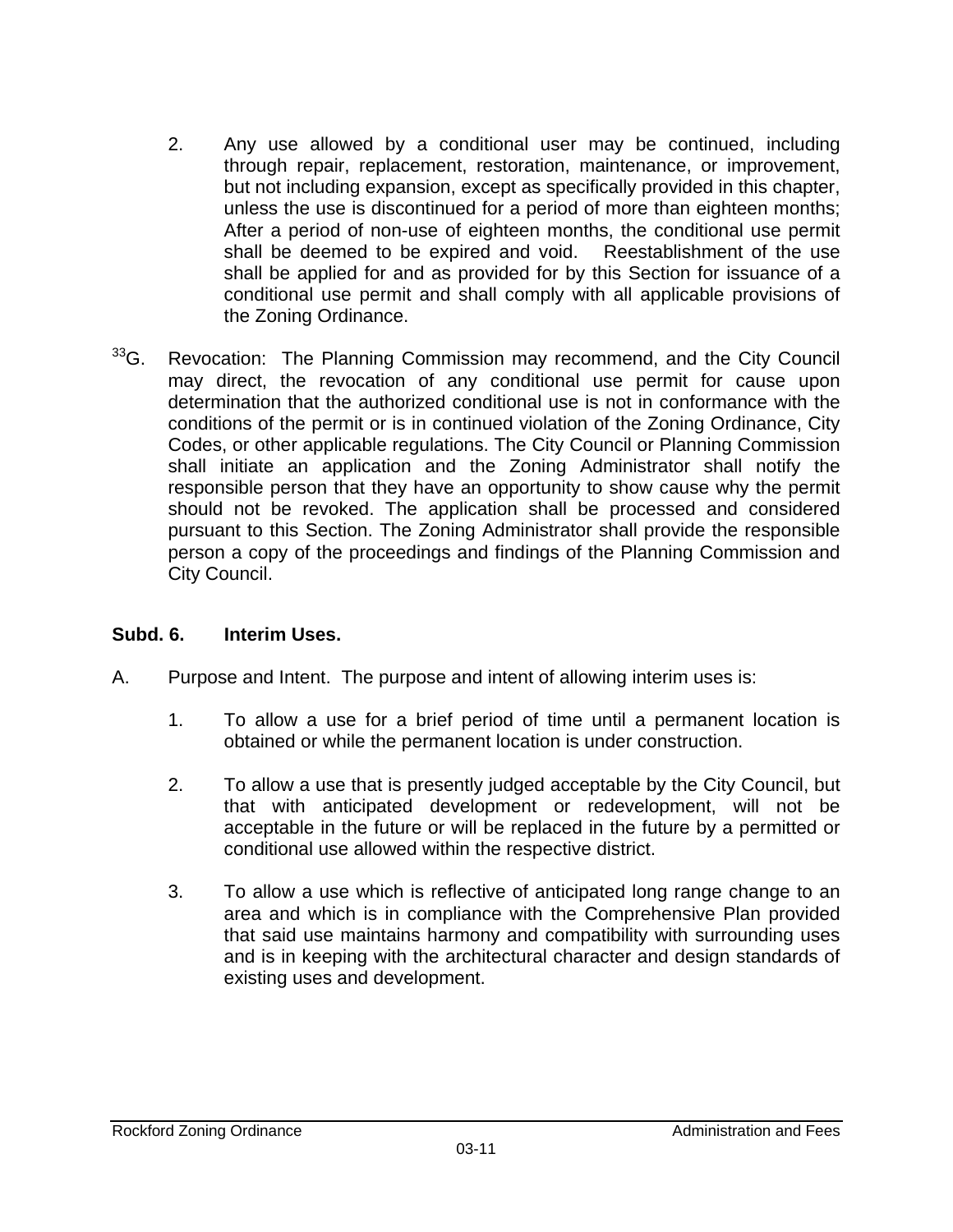- B. Procedure.
	- 1. Existing Uses: Uses defined as interim uses which presently exist as a legal use or a legal nonconforming use within a respective zoning district shall be considered approved and shall be treated as allowed uses.
	- 2. New Uses: Uses defined as interim uses which do not presently exist within a respective zoning district shall be processed according to the standards and procedures for a conditional use permit as established by Subd. 05 of this Chapter.
- C. General Standards. An interim use shall comply with the following:
	- 1. Existing Uses: Shall be in conformance with zoning and building standards in effect at the time of initial construction and development and shall continue to be governed by such regulations in the future.
	- 2. New Uses:
		- a. Meets the standards of a conditional use permit set forth in Subd. 05.D of this chapter.
		- b. Conforms to the applicable performance standards of this Chapter.
		- c. The use is allowed as an interim use in the respective zoning district.
		- d. The date or event that will terminate the use can be identified with certainty.
		- e. The use will not impose additional costs on the public if it is necessary for the public to take the property in the future.
		- f. The user agrees to any conditions that the City Council deems appropriate for permission of the use.
- D. Termination. An interim use shall terminate on the happening of any of the following events, whichever first occurs:
	- 1. The date stated in the permit.
	- 2. Upon violation of conditions under which the permit was issued.
	- 3. Upon change in the City's zoning regulations which renders the use nonconforming.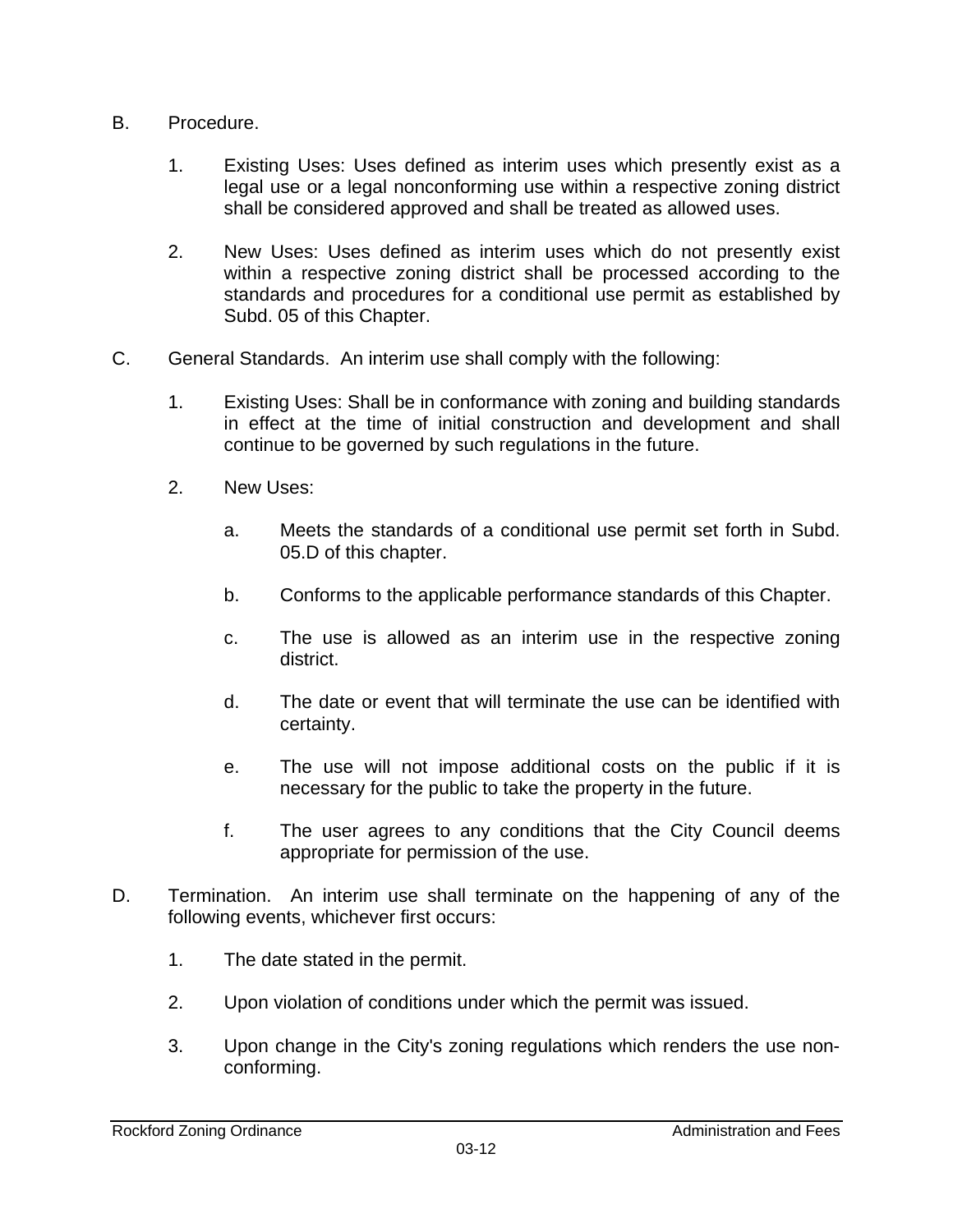4. The redevelopment of the use and property upon which it is located to a permitted or conditional use as allowed within the respective zoning district.

#### **Subd. 7. Amendment.**

- A. Procedure. This code may be amended whenever the public necessity and convenience and the general welfare require such amendment by following the procedure specified as follows:
	- 1. Proceedings for amendment shall be initiated by (1) a petition of the owner or owners of the actual property, the zoning of which is proposed to be changed; (2) a recommendation of the Planning Commission, or (3) by action of the Council.
	- 2. To defray administrative costs of processing of requests for amendment of a fee, as established by the Council, shall be paid by the petitioner.
	- 3. All applications for changes in the boundaries of any zoning district which are initiated by the petition of the owner or owners of property, the zoning of which is proposed to be changed, shall be accompanied by a map or plat showing the lands proposed to be changed and all lands within three hundred fifty feet of the boundaries of the property proposed to be rezoned, together with names and addressed of the owners of the lands in such area as the same appear on the records of the County Auditor of Hennepin/Wright County which shall be provided by the petitioner.
	- 4. Before any amendment is adopted, the Planning Commission shall hold at least one public hearing thereon after a notice of the hearing has been published in the official newspaper at least ten days before the hearing, and, in the case of district boundary amendments, has been mailed to property owners within 350 feet of the subject property, although failure of such owners to receive notice shall not invalidate the proceedings. Following the hearing, the Planning Commission shall make a report of its findings and recommendation is transmitted by the Planning Commission within sixty days, after the hearing, the Council may take action without awaiting such recommendation.
	- 5. Upon filing of such report, the Council shall hold such public hearings on the amendment as it deems advisable. After the conclusion of the hearings, if any, the Council may adopt the amendment or any part thereof in such form as it deems advisable.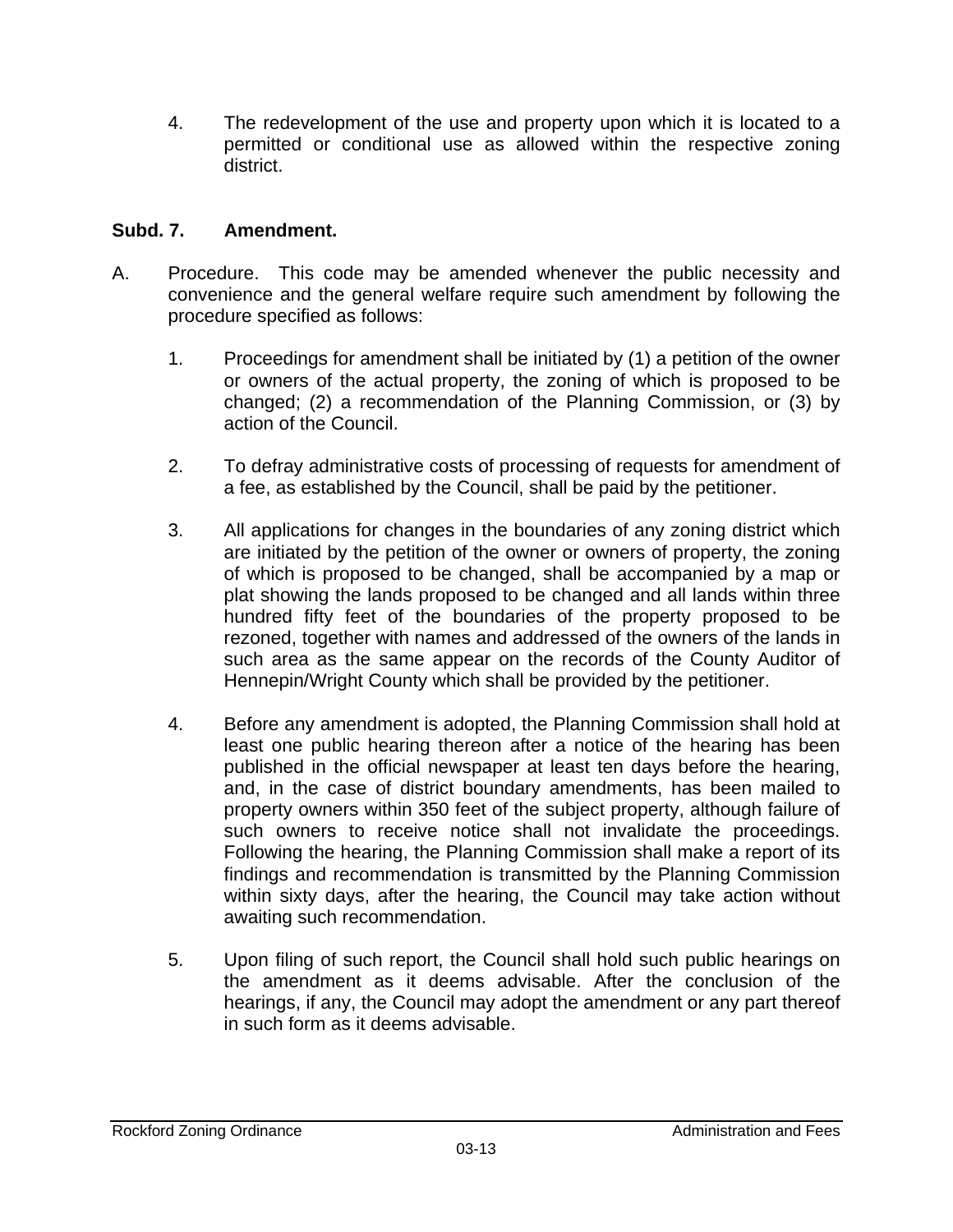- $15$  6. The Council may, by resolution, deny a proposed amendment and include the findings and reasons for denial in the resolution. If the Planning commission recommends denial of a proposed amendment, the findings and reasons shall be set forth in their written report to the Council. Approval of a proposed amendment shall require a majority vote of the City Council. Approval of a proposed Zoning Map amendment which changes all or part of the existing classification of a zoning district from residential to either business, industrial, or planned unit development that allows for commercial or industrial uses shall require a four-fifth's (4/5's) vote of the City Council.
- B. Determination of Substantially Similar Use. Any landowner may request a determination by the Council that a use not included in any district of this chapter is substantially similar to a use classified as permitted, conditional, or accessory in the district in which the property is located. An application for such a determination shall be filed with the Zoning Administrator who shall refer it to the Planning Commission. The Planning Commission shall consider the application and shall file its recommendations with the Council. If the Council determines that the use is substantially similar to a use included in these regulations, such use shall thereafter be an allowable use whenever the similar use is authorized.

### **Subd. 8. Certificate of Occupancy.**

- A. Application. A certificate of occupancy shall be obtained before any building hereafter erected or structurally altered is occupied or used; or the use of any such building is altered.
- B. Procedure.
- $16, 32$  1. Application.
	- a. Requests for a certificate of occupancy for a new building or for an existing building which has been altered shall be made to the Zoning Administrator as part of the application for a building permit as required in this section.
	- b. Applications for a building permit and certificate of occupancy shall include a certificate of survey. Applications for a building permit and certificate of survey for all single family dwellings shall explicitly show the proposed home type and driveway location. Both the home type and driveway location must match that indicated on the approved grading plan unless approved by the City Engineer.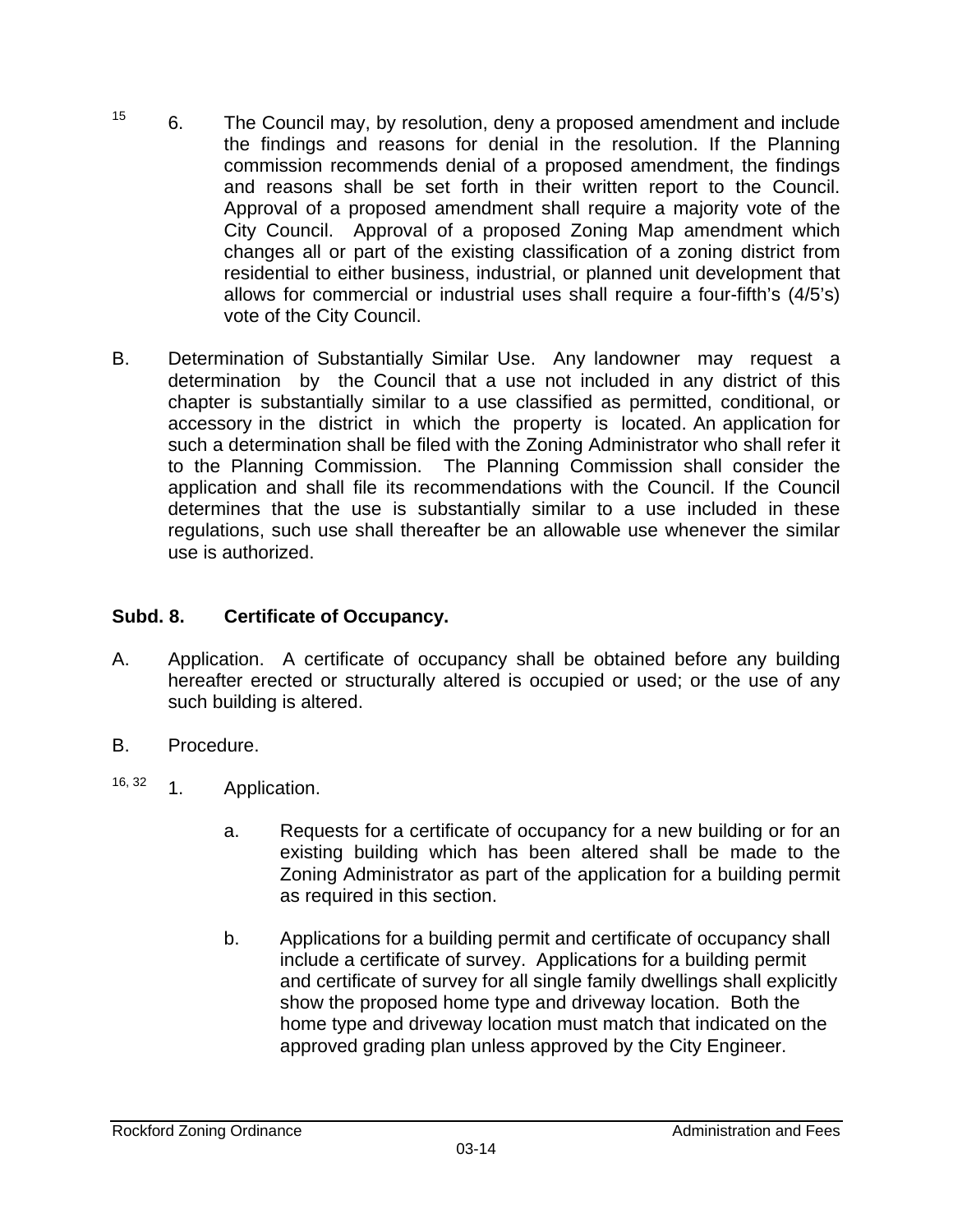- c. No building permit for the erection or alteration of a building shall be issued before the application has been made for a certificate of occupancy.
- $12$  2. Issuance. The Zoning Administrator shall issue a certificate of occupancy within ten (10) days after the erection or alteration of a building or part thereof is completed and found to be in conformance with the applicable provisions of the City Code.
- <sup>12</sup> 3. Temporary Certificate of Occupancy.
	- a. The Zoning Administrator may issue a temporary certificate of occupancy for a period not to exceed six (6) months during the completion of the erection or alteration of a building and required site improvements.
	- b. The temporary certificate of occupancy shall not be respective to right, duties or obligations of the owners or City relating to the use or the occupancy of the premises or any other matter except under such restrictions and provision as will adequately insure the safety of the occupants.
	- c. The City may require a cash escrow or other security for completion of required improvements necessary for issuance of a certificate of occupancy. Such security shall be in the amount determined by the Zoning Administrator.
		- 1) Residential Uses, Prior to issuance of a temporary certificate of occupancy for a residential use, the developer or builder shall provide the property owner with a certificate of credit from a local area contractor equal to the costs of materials and labor as determined by the Zoning Administrator for all exterior improvements not installed due to season, including but not limited to driveways and landscaping, required by this Chapter or the development contract.
- <sup>12</sup> 4. Non-Conforming Uses. A certificate of occupancy shall be issued for all lawful nonconforming uses of land or buildings. Application for such certificate of occupancy for a non-conforming use shall be filed with the Zoning Administrator by the owner or lessee of the building or land occupied by such non-conforming use by October 1, 1984. It shall be the duty of the Zoning Administrator to issue a certificate of occupancy for a lawful non-conforming use, or refusal of the Zoning Administrator to issue a certificate of occupancy for such non-conforming use shall be prima facie evidence that such nonconformity is unlawful. An appeal to the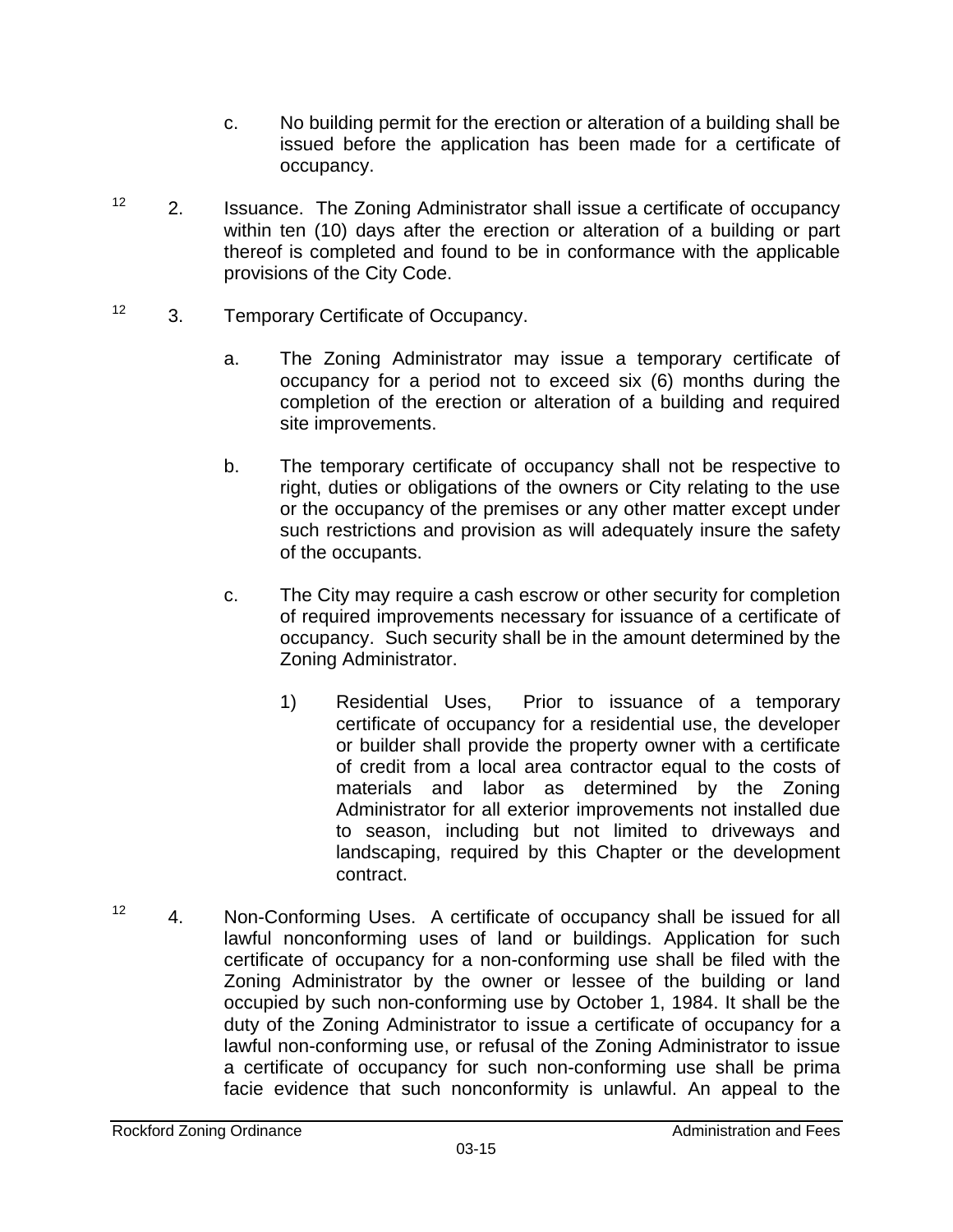Board of Adjustment and Appeal may be taken from an adverse decision of the Zoning Administrator.

 $12$  5. Inspection. A periodic inspection shall be made by the building inspector of all non-residential buildings and sites which have a certificate of occupancy, and if it is found that such building does not conform to the applicable requirements, the certificate of occupancy may be revoked and the building shall not be occupied until such time as the building is again brought into compliance with such requirements.

## **Subd. 9. Enforcement.**

- A. Compliance with Regulations. No person shall erect, alter, wreck, or move any building or part thereof without first securing a building permit therefore.
- B. Building Permits. Application for a building permit shall be made to the Zoning Administrator on blank forms to be furnished by the City. Each application for a permit to construct or alter a building shall be accompanied by a plan drawn to scale showing the dimensions of the lot to be built upon and the size and location of the building and accessory buildings to be erected. Each single family dwelling shall include plans for at least a single stall garage to be built in conjunction with the home. Applications for any kind of building permit shall contain such other information as may be deemed necessary for the proper enforcement of this chapter or any other. The fee for a building permit shall be determined by the Council. The Zoning Administrator shall issue the building permit only after determining that the building plans, together with the application, comply with the terms of this chapter.
- C. In case any building or structure is erected, constructed, reconstructed, altered, repaired, converted, or maintained, or any building, structure, or land is used in violation of this chapter, the Zoning Administrator and the City, in addition to all other remedies, may institute any proper action or proceedings to prevent such unlawful erection, construction, reconstruction, alteration, repair, conversion, maintenance, or use to restrain, correct such violation, to prevent the occupancy of said building, structure, or land, or to prevent any illegal act, conduct, business, or use in or about said premises.
- D. Every person violates a section, subdivision, paragraph or provision of this Chapter when he performs an act thereby prohibited or declared unlawful, or fails to act when such failure is thereby prohibited or declared unlawful, and upon conviction thereof, shall be punished as for a misdemeanor, except as otherwise stated in specific provisions hereof.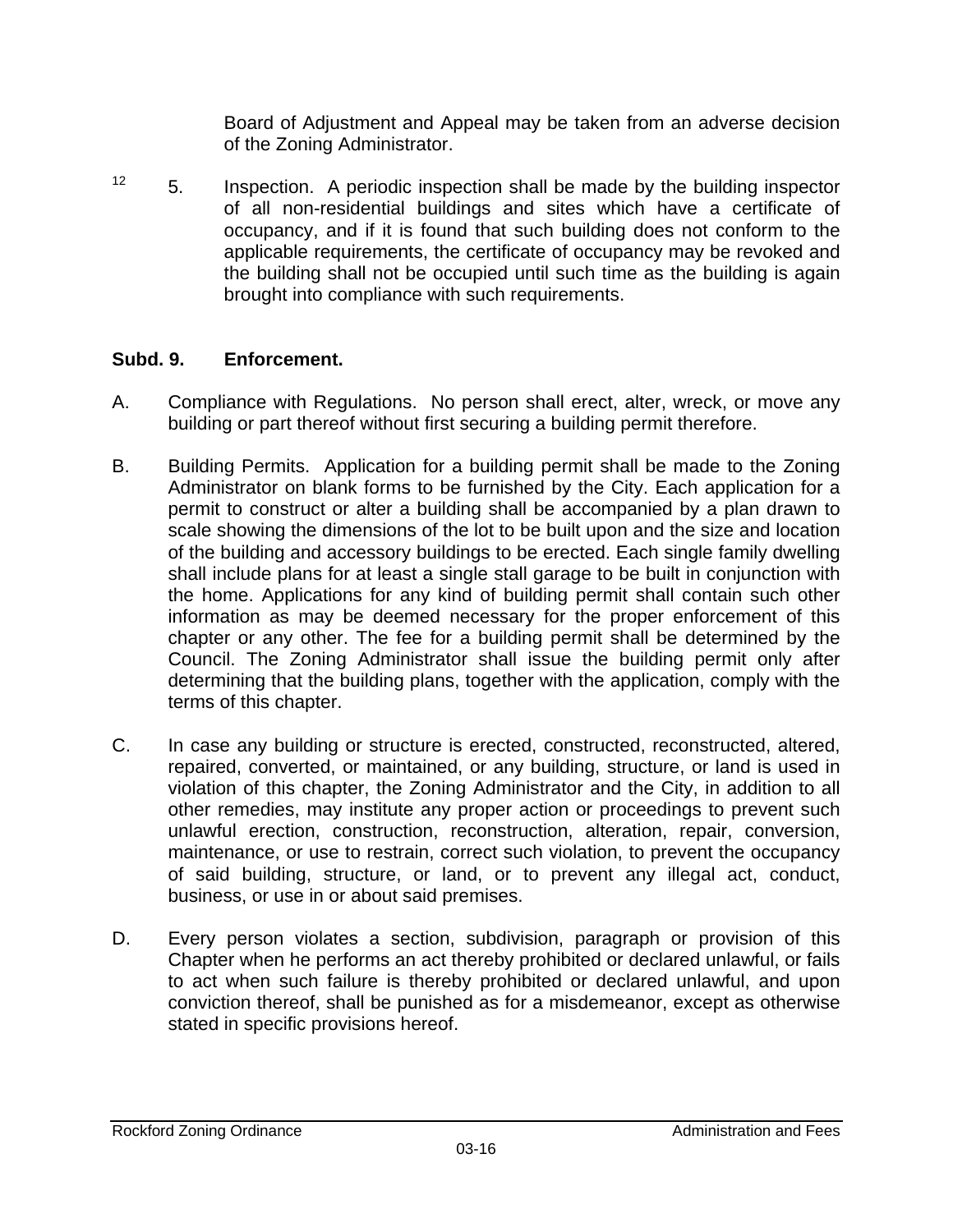E. The City shall recover the costs of its enforcement of this Chapter from a person convicted under Subd. 09.D., including reasonable attorney's fees incurred by the City's attorney in such enforcement.

**Subd. 10. Administrative and Escrow Fees.** Each applicant shall be charged the fixed fee specifically provided by the Council as required to cover the costs incurred by the City in administratively processing, reviewing and issuing of permits and approvals and shall make an escrow deposit pursuant to Section 1001.03 Subd. 12.

**Subd. 11. Expiration.** If substantial construction has not taken place within one year after the date of a permit, the permit shall be void except that, on application, the Council, after receiving the recommendation of the Planning Commission, may extend the permit authorizing only the conditional use specified in the permit and expires if, for any reason, the authorized use ceases for more than one year.

### **Subd. 12. Escrow Deposits.**

- A. Intent. Certain licensed and permitted activities carried on in the city require the assistance of the city Engineer, city attorney, city planner, or other city personnel. As these activities primarily benefit private persons rather than the city as a whole, it is appropriate that the cost of these services be borne by those benefiting thereby.
- B. Escrow Deposit Required. Applications for subdivision approval, rezonings, conditional use permits, planned unit developments, zoning variances, sewer connection permits, liquor licenses, building permits, and other municipal considerations may require a cash deposit which shall be placed in an applicant's escrow account in an amount sufficient to pay all engineering, legal, and planning fees, and such other costs as may be made the applicant's responsibility, incurred in connection with an application shall be charged to the applicant's escrow account and credited to the city.
- C. Guarantee of Payment. The city shall have the authority to certify the collection of fees through a tax assessment on the property in question.
- D. Fee Schedule. The council shall establish fees for services rendered by the city attorney, city engineer, city planner, and other city personnel. The fee schedule shall be provided to all persons making application listed in Chapter 209.02 upon request.
- E. Individual Fees. Based on the fee schedule adopted pursuant to 209.03, the clerk-treasurer shall determine the amount of the escrow deposit required after consultation with the city attorney, city engineer, city planner, and other city